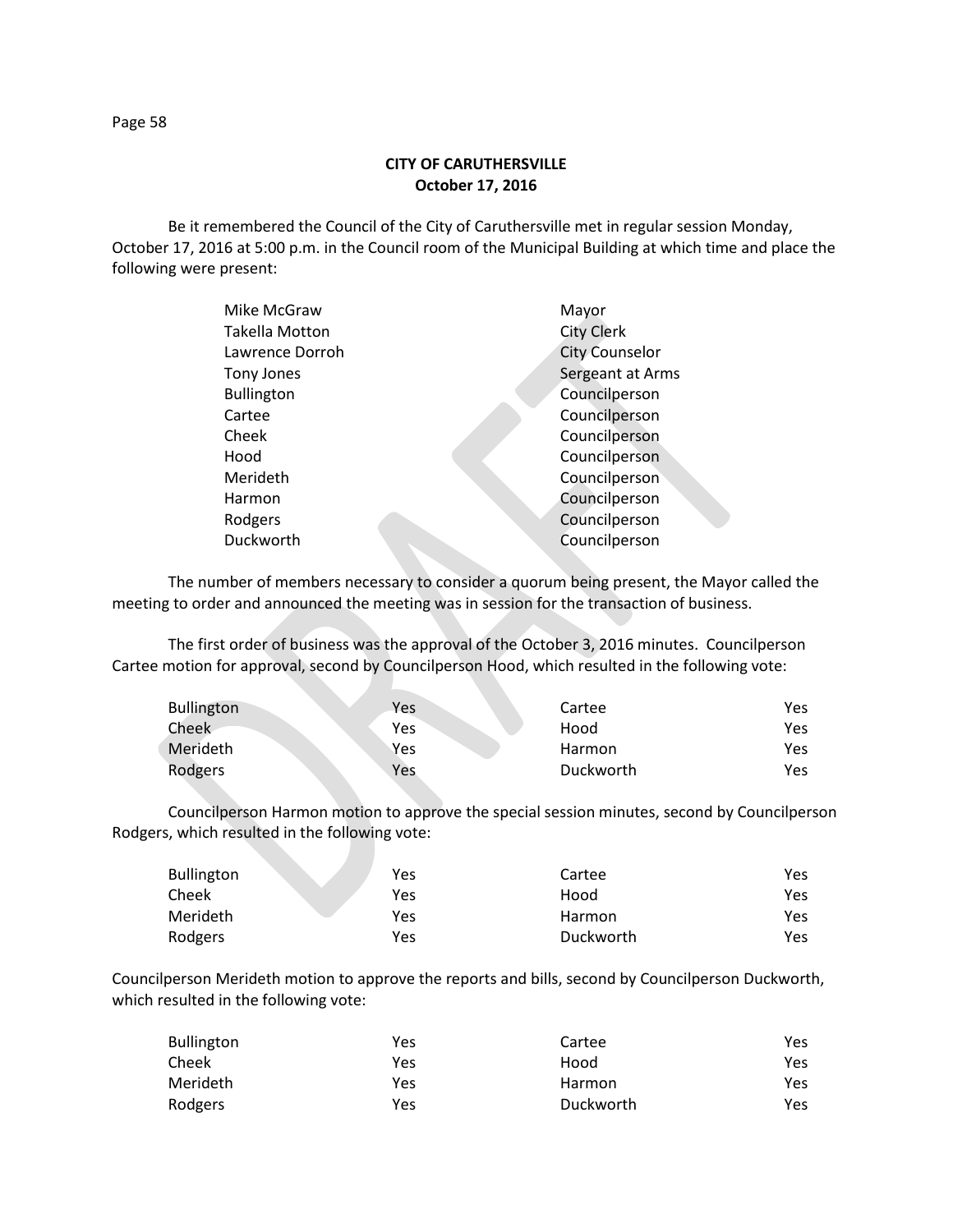The next order of business was unfinished business. Counselor Dorroh stated that he had talked with Terry McVey and he was not prepared to present his report to the Council. McVey is currently working on the report; Counselor Dorroh will let the Council know once he's apprised of the situation.

Councilperson Bullington reported that the projected overall fund balance for June 30, 2017 is \$4,217,713.44, which is down \$932,822.76 from the fiscal year ending June 30, 2016. The reason being is for big ticket items such as the increase in Lagers, Street Improvements project, the W.  $19<sup>th</sup>$  and E.  $12<sup>th</sup>$ Belle drainage projects, and the Water vehicle. These are items that haven't been included in the budget before. The Magnolia project is not fully paid for, the HVAC for the Recreation Center was included, the Scada system for the Water department, and the extrication unit. The General Fund revenues were estimated at \$115,000 less because last year's gaming revenues were up considerably from the last two years. There wasn't a lot of difference in additional revenues. The projected budget balance for June 30, 2017 is \$113,298.56. If the gaming revenues come in the same as last year it will be an offset with the proposed transfers to the library and street funds along with the proposed general fund balance. The Street department is subsidized by the General Fund when funds are depleted. By moving the Water department employee to the Street department it will cost a bit more. The fireworks may have to be moved out of Tourism to Economic Development if taxes aren't caught up. Pam Peeler's salary will have to be added in, and it should be noted that the General Fund has to supplement any of the other funds that don't maintain fund balances. Councilperson Harmon motion to adopt the budget as presented, second by Councilperson Cartee, which resulted in the following vote:

| <b>Bullington</b> | Yes | Cartee    | Yes |
|-------------------|-----|-----------|-----|
| Cheek             | Yes | Hood      | Yes |
| Merideth          | Yes | Harmon    | Yes |
| Rodgers           | Yes | Duckworth | Yes |

Mayor's report; Counselor Dorroh will be drawing up bid specifications for the Brown Shoe ditch; it should be ready within a month. There will be a revised request for funding for the Marlar Loop submitted to WWRC for reconsideration. Waters Engineering estimates the cost at \$371,600. There's one house on E. 10<sup>th</sup> St. in which the sewer line has to be hooked up, hopefully by next week. It looks like the sewer line will be able to be put in for the Papa John's Pizza on W. 19<sup>th</sup> St. Pavement has been done on Lincoln and E. 18<sup>th</sup> St. The city employee's retirement plan has gone from a L1 to a L3 the goal is to go to a L7 in the future. David Henson will be retiring October 31, 2016, and is requesting that he is paid for any vacation time not used. Councilperson Harmon motion to accept the request, second by Councilperson Rodgers, which resulted in the following vote:

| <b>Bullington</b> | Yes | Cartee        | Yes  |
|-------------------|-----|---------------|------|
| Cheek             | Yes | Hood          | Yes  |
| Merideth          | Yes | <b>Harmon</b> | Yes  |
| Rodgers           | Yes | Duckworth     | Yes. |

The GPS for Little Prairie Cemetery wasn't voted for; the Mayor plans on raising funds to have the software implemented. Mayor McGraw asked Terry Rushing about the status of the plaques for the pavilion. Terry Rushing stated the company is working on the best print resolution, and then they would be mailed.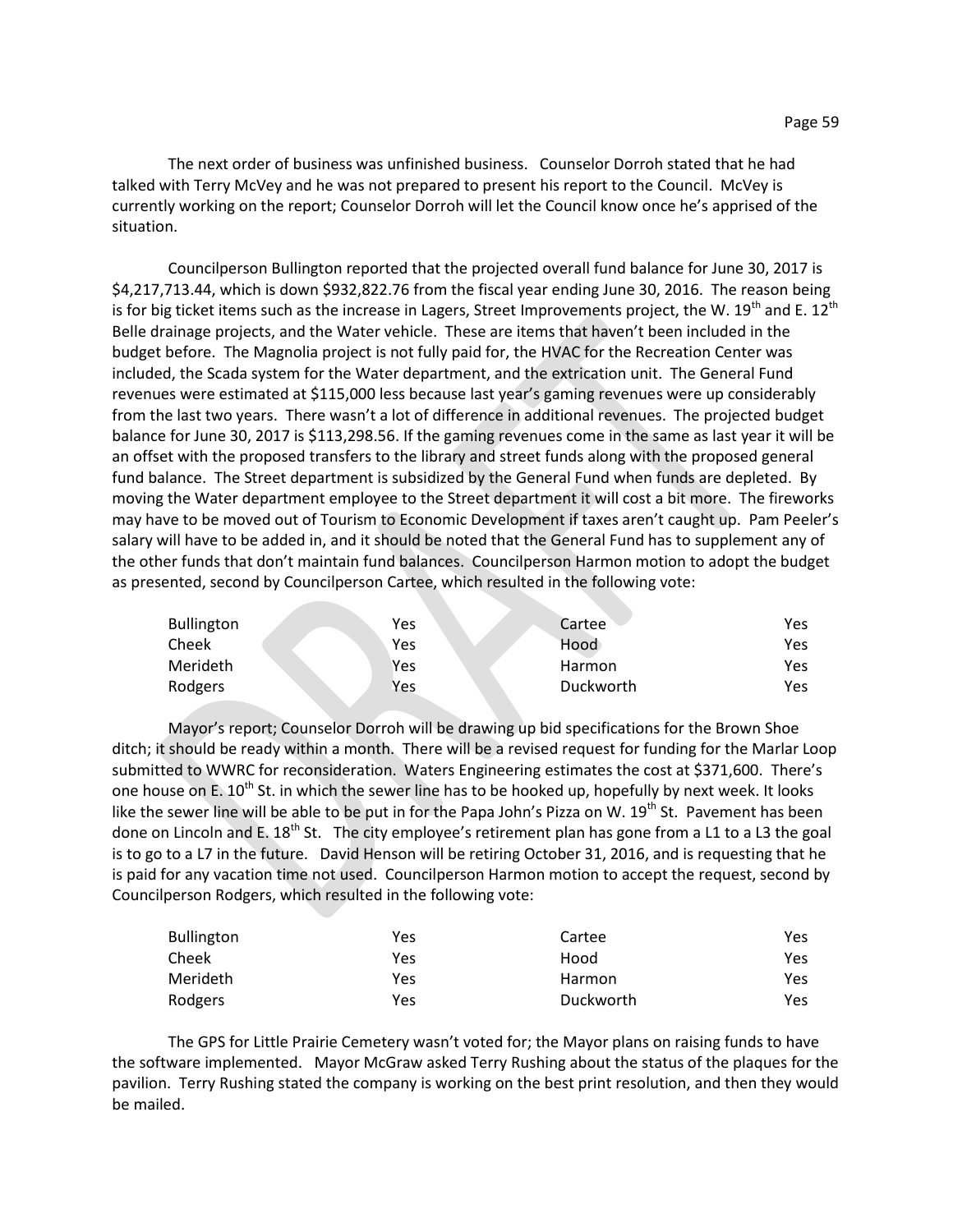Page 60

Mayor McGraw appointed John Dixon to the Tree Board with Emma Campbell resigning. Councilperson Bullington motion for the approval, second by Councilperson Harmon, which resulted in the following vote:

| <b>Bullington</b> | Yes | Cartee    | Yes |
|-------------------|-----|-----------|-----|
| Cheek             | Yes | Hood      | Yes |
| Merideth          | Yes | Harmon    | Yes |
| Rodgers           | Yes | Duckworth | Yes |

Whitney Watts of USDA Rural Development will be here Thursday, October 20, 2016 for a walk through of the Cupples Building. Ms. Watts also sent a letter stating that that the City was not in compliance with its bond covenant. The Mayor recommends reducing the trash from \$12.00 to \$11.00 and increasing the minimum sewer rate by \$1.00 to be in compliance. Councilperson Harmon motion to approve the recommendation second by Councilperson Hood, which resulted in the following vote:

| <b>Bullington</b> | Yes | Cartee    | Yes. |
|-------------------|-----|-----------|------|
| Cheek             | Yes | Hood      | Yes. |
| Merideth          | Yes | Harmon    | Yes. |
| Rodgers           | Yes | Duckworth | Yes. |

Tony Jones reported that \$1,500 will be taken out of Asset Forfeiture for the yearly Trunk or Treat. The event will take place from 4:00 p.m. until 6:00 p.m. after the parade, Monday, October 31, 2016. Trick or Treat can be observed until 6:00 p.m.

Nick Cartee reported that there have been 80 fire calls to date compared to 93 fire calls this time last year. The following are fire calls from October 6, 2016 through October 17, 2016: 10/06/16 Structure fire, total loss on County Road 548, Steele, MO; 10/08/16 Vehicle accident on Route D; 10/14/16 Medic-One requested assistance on E.  $10^{th}$  St.; 10/15/16 Lift assist on E.  $10^{th}$  St.

Water & Sewer; Paul Shaw reported that outside of their normal duties , they changed out some meter boxes, fixed two leaks on E.  $6<sup>th</sup>$  St., and did some fall cleaning at the Water Plant. Richard Lee emailed John Chittenden about the railings for the Waste Water Plant sludge tank. There should be a cost analysis by the next meeting.

Terry Rushing reported that the city wide cleanup was completed Friday, October 14, 2016. This week they will be fixing two street breaks on E. 18<sup>th</sup> St., and there's one manhole to repair. An inspection was done at the airport, and there are 6 permits that have to be written up.

Keith Davis reported that he has to order bans for the poles at the Recreation Center for the admissions line.

Teresa Tidwell reported that the library will be hosting a Halloween story time as well as dramatic readings on October 25, 2016 at 6:00 p.m. The panic button has been fully installed, and the copier is up and running. The copier does print in color; copies are 25 cents a page.